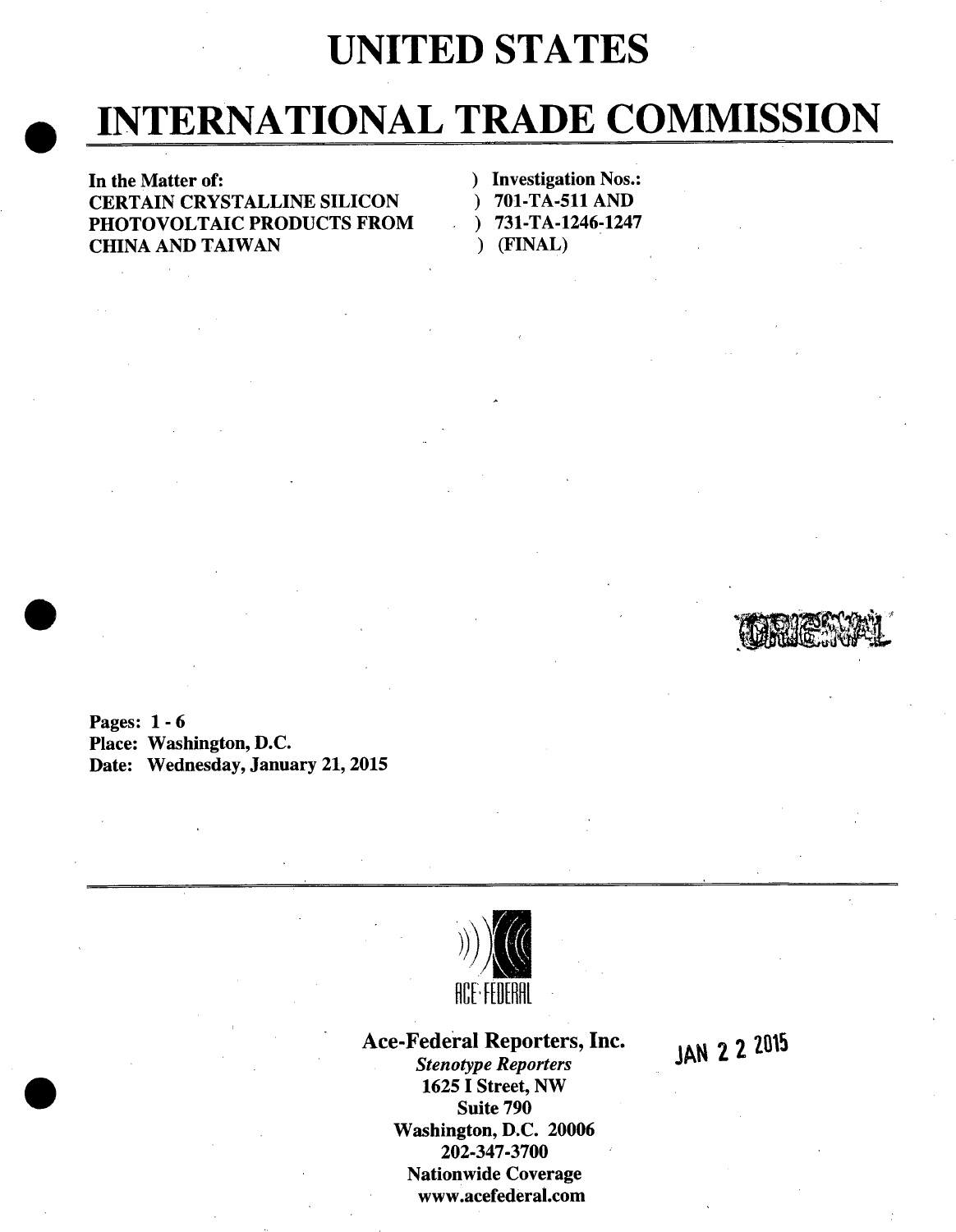| 1              | THE UNITED STATES INTERNATIONAL TRADE COMMISSION |                                                           |
|----------------|--------------------------------------------------|-----------------------------------------------------------|
| $\overline{a}$ |                                                  | $\chi$                                                    |
| 3              | In the Matter of:                                | ) Investigation Nos.:                                     |
| 4              | CERTAIN CRYSTALLINE                              | ) 701-TA-511 and 731-TA-1246-1247                         |
| 5              | SILICON PHOTOVOLTAIC                             | $)$ (Final)                                               |
| 6              | PRODUCTS FROM CHINA                              | $\mathcal{F}$                                             |
| 7              | AND TAIWAN                                       | $\lambda$                                                 |
| 8              |                                                  |                                                           |
| 9              |                                                  | Wednesday, January 21, 2015                               |
| 10             |                                                  | Main Hearing Room (Room 101)                              |
| 11             |                                                  | U.S. International                                        |
| 12             |                                                  | Trade Commission                                          |
| 13             |                                                  | 500 E Street, S.W.                                        |
| 14             |                                                  | Washington, D.C.                                          |
| 15             |                                                  | The meeting, commenced, pursuant to notice, at            |
| 16             |                                                  | 11:00 a.m., before the Commissioners of the United States |
| 17             |                                                  | International Trade Commission, the Honorable MEREDITH M. |
| 18             | BROADBENT, Chairman, presiding.                  |                                                           |
| 19             |                                                  |                                                           |
| 20             |                                                  |                                                           |
| 21             |                                                  |                                                           |
| 22             |                                                  |                                                           |
| 23             |                                                  |                                                           |
| 24             |                                                  |                                                           |
| 25             |                                                  |                                                           |
|                |                                                  |                                                           |

Ace-Federal Reporters, Inc. 202-347-3700

 $\bar{a}$ 

1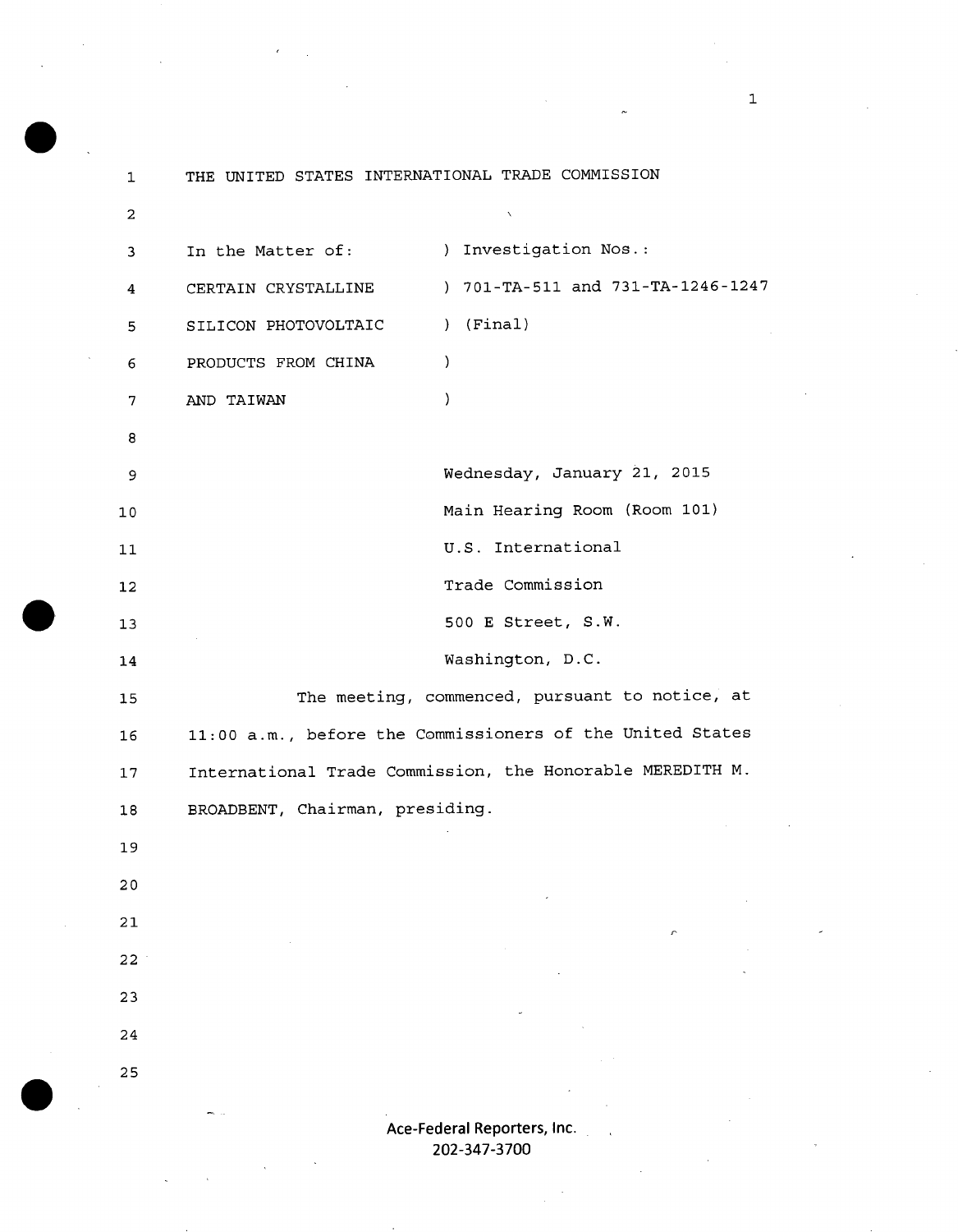#### $\mathbf{1}$ APPEARANCES

| 2  | On behalf of the International Trade Commission: |
|----|--------------------------------------------------|
| 3  | Commissioners:                                   |
| 4  | MEREDITH M. BROADBENT, CHAIRMAN (presiding)      |
| 5  | DEAN A. PINKERT, VICE CHAIRMAN                   |
| 6  | IRVING A. WILLIAMSON, COMMISSIONER               |
| 7  | DAVID S. JOHANSON, COMMISSIONER                  |
| 8  | RHONDA K SCHMIDTLEIN, COMMISSIONER               |
| 9  |                                                  |
| 10 | Staff:                                           |
| 11 | CHRIS CASSISE, INVESTIGATOR                      |
| 12 | ANDREW DAVID, INTERNATIONAL TRADE ANALYST        |
| 13 | AIMEE LARSEN, ECONOMIST                          |
| 14 | DAVID BOYLAND, ACCOUNTANT/AUDITOR                |
| 15 | MARY JANE ALVES, ATTORNEY                        |
| 16 | JAMES MCCLURE, SUPERVISORY INVESTIGATOR          |
| 17 |                                                  |
| 18 | SHARON BELLAMY, PROGRAM SUPPORT SPECIALIST       |
| 19 |                                                  |
| 20 |                                                  |
| 21 |                                                  |
| 22 |                                                  |
| 23 |                                                  |
| 24 |                                                  |
| 25 |                                                  |

 $\bar{\gamma}$ 

 $\ddot{\phantom{0}}$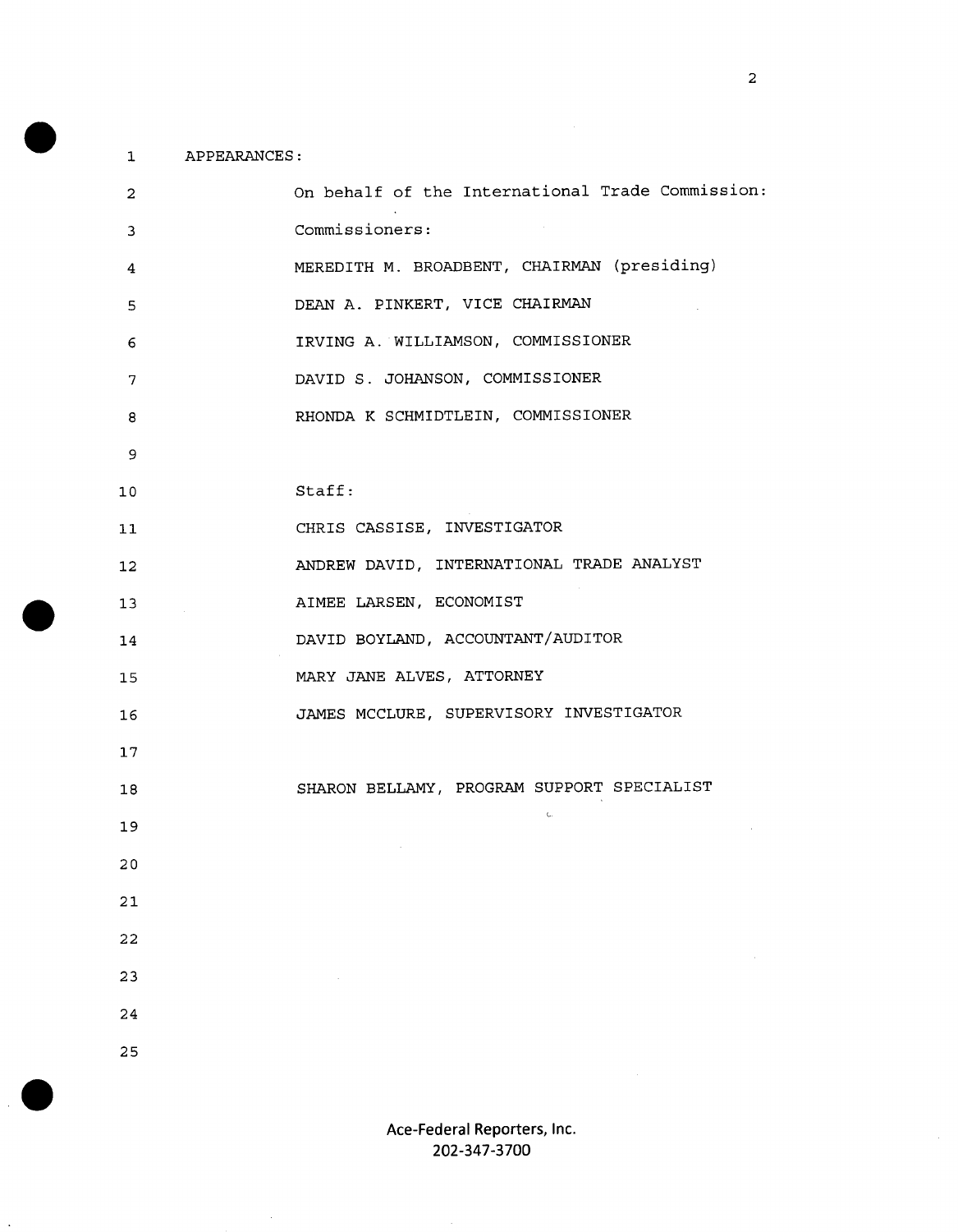| 1               | P R O C E E D I N G S                                       |  |  |
|-----------------|-------------------------------------------------------------|--|--|
| 2               | (11:00 A.M.)                                                |  |  |
| 3               | CHAIRMAN BROADBENT: Good morning. This meeting              |  |  |
| 4               | of the U.S. International Trade Commission will now come to |  |  |
| 5               | order. I understand that there are no agendas for future    |  |  |
| 6               | meetings, minutes, ratification lists or outstanding action |  |  |
| 7               | jackets to consider.                                        |  |  |
| 8               | Next we turn to the vote on Investigation Nos.              |  |  |
| 9               | 701-511 and 731-1246 and 1247, Crystalline Silicon          |  |  |
| 10 <sub>1</sub> | Photovoltaic Products from China and Taiwan.                |  |  |
| 11              | Welcome to Mr. McClure and to the staff who                 |  |  |
| 12 <sub>1</sub> | participated in these investigations.                       |  |  |
| 13              | Are there any questions for the staff?                      |  |  |
| 14              | (No response.)                                              |  |  |
| 15              | CHAIRMAN BROADBENT: Are there any additions or              |  |  |
| 16              | corrections to the staff report?                            |  |  |
| 17              | MR. MCCLURE: Thank you Madam Chairman, Jim                  |  |  |
| 18              | McClure, Office of Investigations, the report may be        |  |  |
| 19              | approved as it stands.                                      |  |  |
| 20              | CHAIRMAN BROADBENT: Are there any objections to             |  |  |
| 21              | the approval of the staff report?                           |  |  |
| 22              | (No response.)                                              |  |  |
| 23              | CHAIRMAN BROADBENT: Hearing none, it is                     |  |  |
| 24              | approved.                                                   |  |  |
| 25              | Madam Secretary, will you please call the roll?             |  |  |

 $\bar{\mathcal{A}}$ 

 $\sim$ 

 $\bar{\lambda}$ 

Ace-Federal Reporters, Inc. 202-347-3700

 $\sim$   $\sim$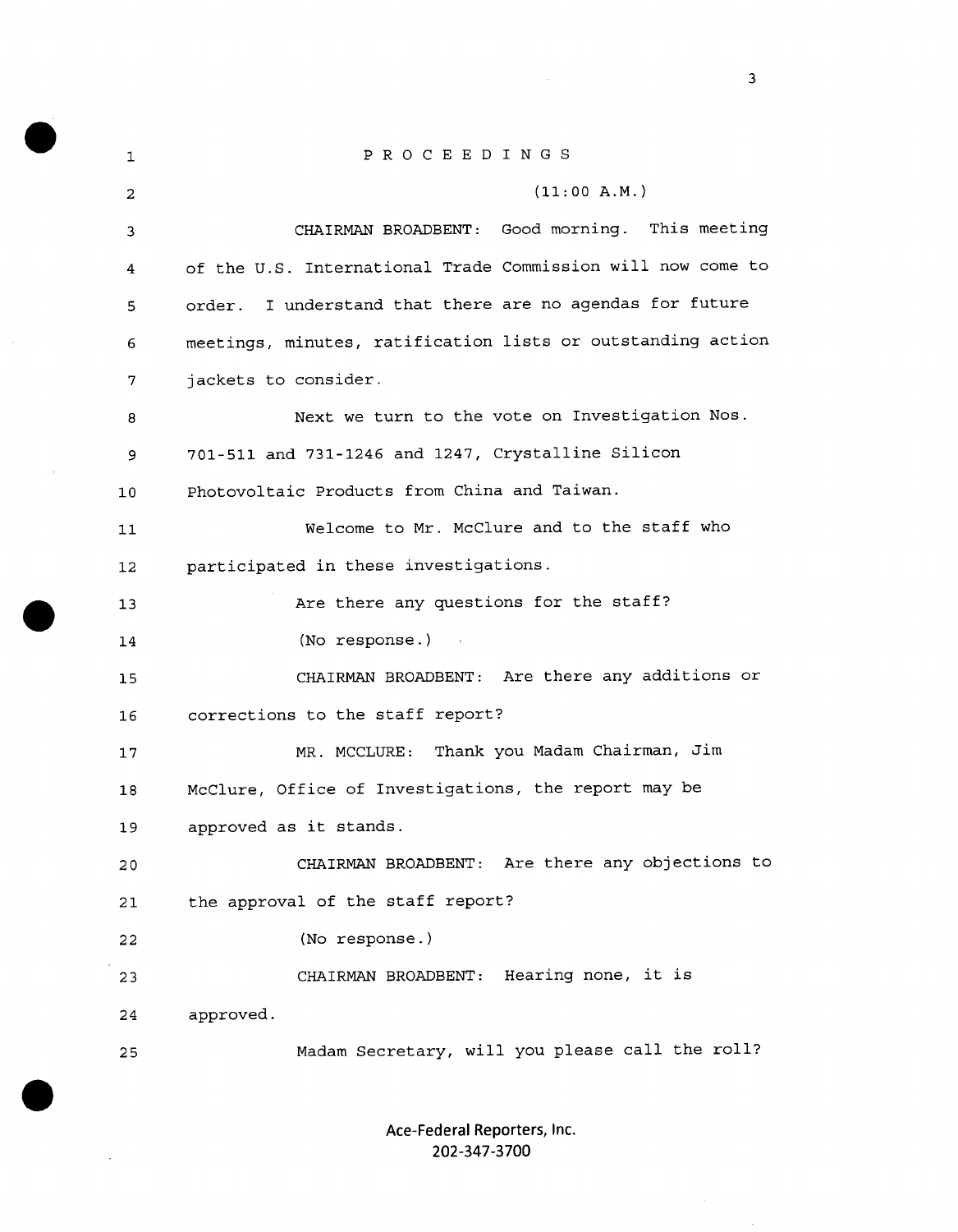MS. BELLAMY: Commissioner Broadbent?  $\mathbf{1}$ COMMISSIONER BROADBENT: I vote in the  $\overline{2}$ affirmative with respect to subject imports of modules and I  $\overline{3}$ vote in the negative with respect to subject imports of  $\overline{4}$ 5 cells from Taiwan. MS. BELLAMY: Commissioner Kieff is not 6  $\overline{7}$ participating. Commissioner Williamson?  $\mathbf{a}$ COMMISSIONER WILLIAMSON: I vote in the 9 affirmative. 10 MS. BELLAMY: Commissioner Pinkert?  $11$ COMMISSIONER PINKERT: I vote in the affirmative.  $12$ MS. BELLAMY: Commissioner Johanson?  $13$ COMMISSIONER JOHANSON: I vote in the 14 affirmative. 15 MS. BELLAMY: Commissioner Schmidtlein? 16 COMMISSIONER SCHMIDTLEIN: I vote in the  $17$ affirmative. 18 MS. BELLAMY: Madam Chairman the Commission has 19 reached an affirmative determination in these  $20$  $21$ investigations. CHAIRMAN BROADBENT: Thank you Madam Secretary. 22 Further information regarding these determinations will be 23 in the press release. Views of the Commission currently are 24 scheduled to be completed and filed on February 5, 2015. 25

> Ace-Federal Reporters, Inc. 202-347-3700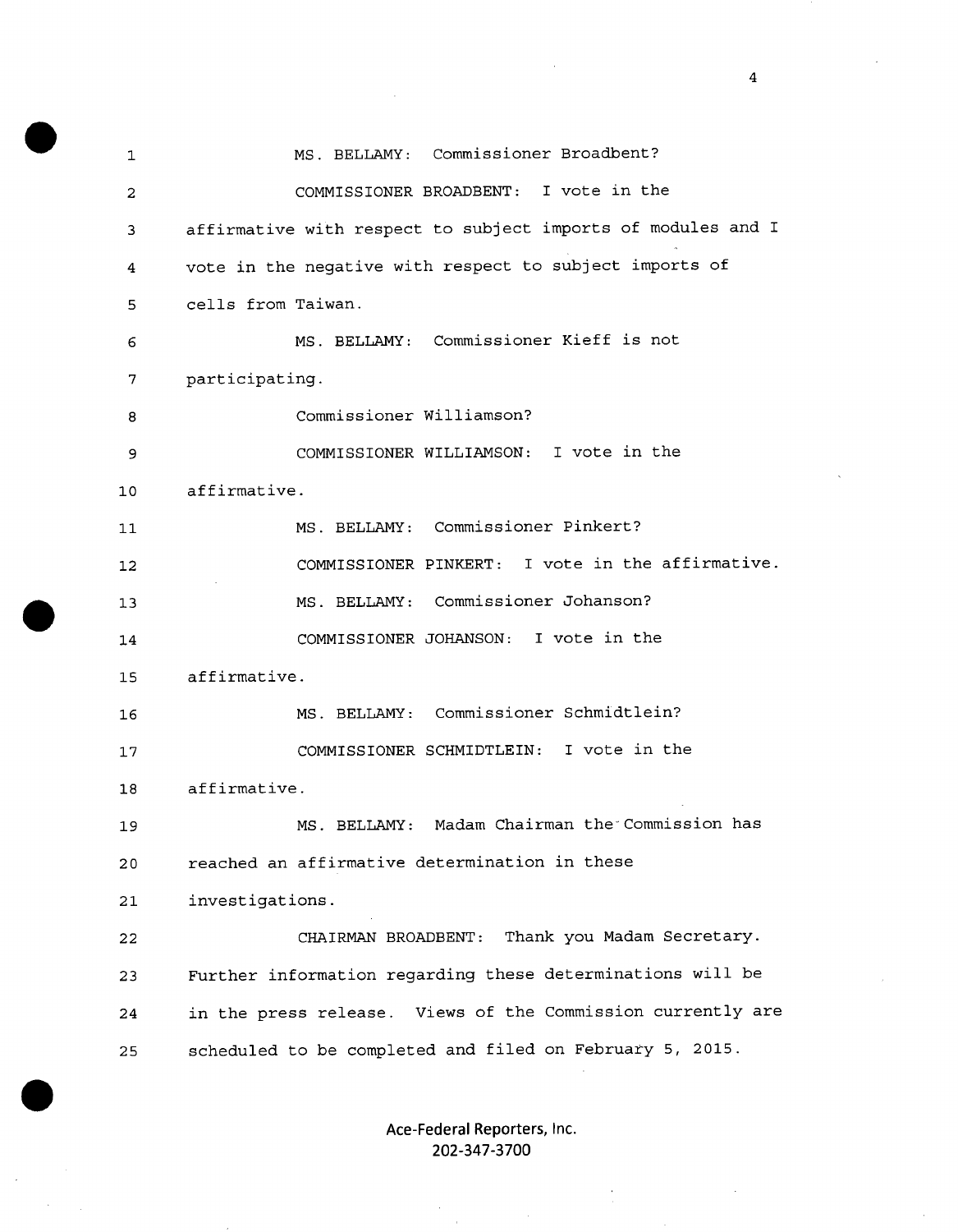Thankyou to all of the staff that participated  $\mathbf{1}$  $\sim$ in these investigations. Seeing that there is no other  $\overline{2}$ business before the Commission this meeting is adjourned.  $\overline{3}$ (Whereupon, at 11:01 a.m., the meeting was  $\overline{\mathbf{4}}$ adjourned.) 5  $\epsilon$  $\overline{7}$ 8  $\overline{9}$  $10$  $11$  $12$  $13$ 14 15 16  $17$ 18 19  $20$  $21$ 22 23 24 25